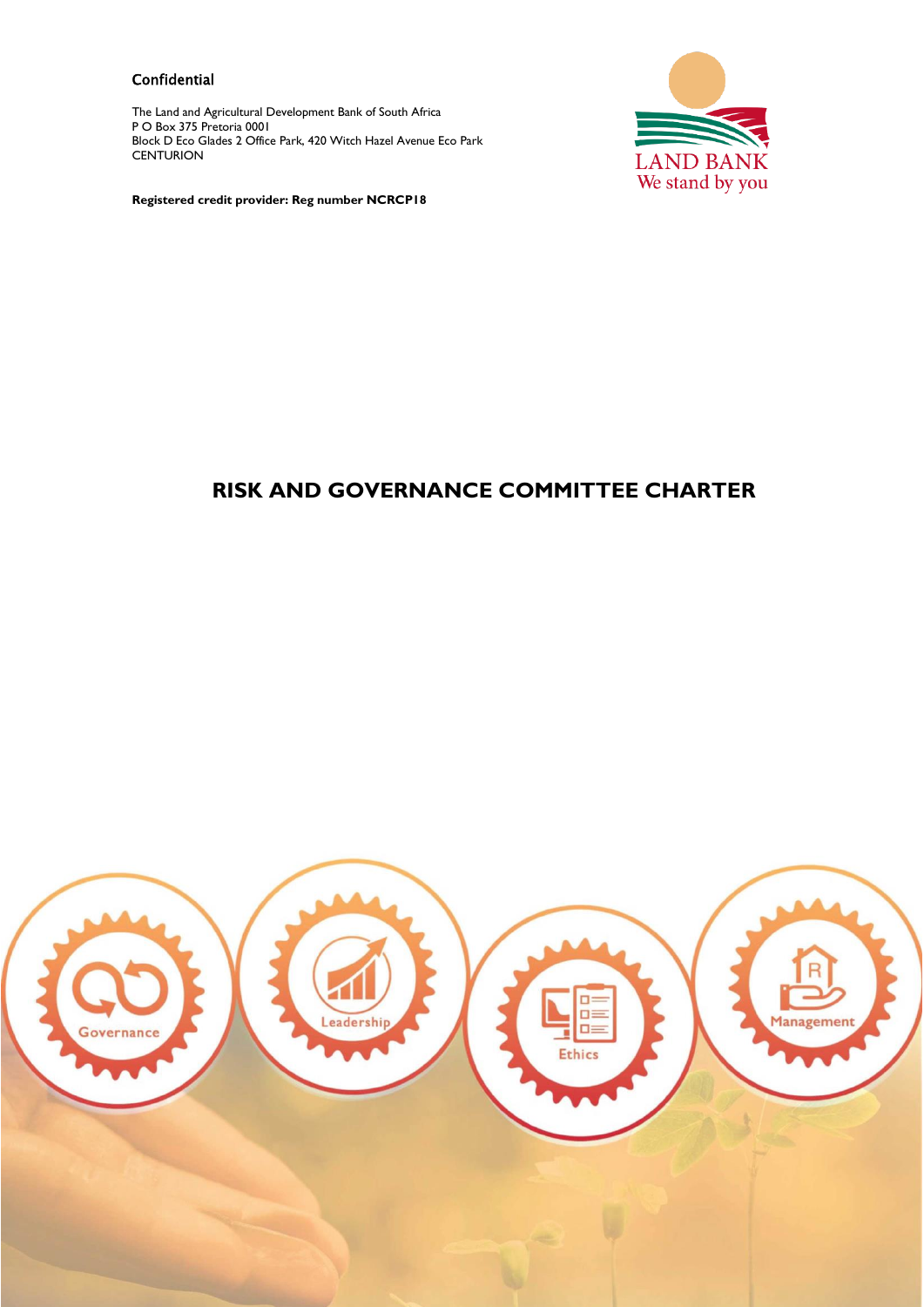#### **1. INTRODUCTION**

The Board is responsible for the governance of risk through formal processes, which include the total system and process of risk management. The Board should show leadership in guiding the efforts aimed at meeting risk management expectations and requirements.

The Board has also has to act as the focal point for, and custodian of, corporate governance and as such the Board should manage its relationship with management, the Shareholder and other stakeholders of the Bank along sound corporate governance principles. As the focal point for, and custodian of, corporate governance the board should exercise leadership, integrity, enterprise and judgment when it directs, governs and controls the Bank. The most important function of the Board is to ensure value creation, and in doing so, it should account for the interest of all stakeholders.

Although the Board remains ultimately responsible for good corporate governance and for the governance of risk, it may delegate these functions to a separate committee or committees.

## **2. PURPOSE OF CHARTER**

The purpose of this Charter is to set out the mission, authority, responsibilities, composition, constitution of meetings, frequency of meetings, conduct of meetings, decision-making, record keeping, and reporting and communication by the Committee on its activities to the Board of directors of the Land Bank and to other relevant stakeholders as prescribed in section 15 and 16 of the Land Bank Act.

## **3. CONSTITUTION COMMITTEE**

The Risk and Governance Committee is a Committee of the Land and Agricultural Development Bank of South Africa constituted in terms of section 15 of the Land Bank Act 15 of 2002 and Principle 8, Practices 39 to 50 and 62 to 64 of the King Report on Corporate Governance for South Africa 2016 (King IV).

## **4. OBJECTIVES COMMITTEE**

The objective of the Committee is to advise the Board of directors of the Land Bank on enterprisewide risk management and good corporate governance practice in the Land Bank.

# **5. AUTHORITY COMMITTEE**

- a) The Committee shall act in accordance with the powers and functions delegated to it by the Board as recorded in this Charter.
- b) The Committee shall have the power to investigate any activity within the scope of this Charter.

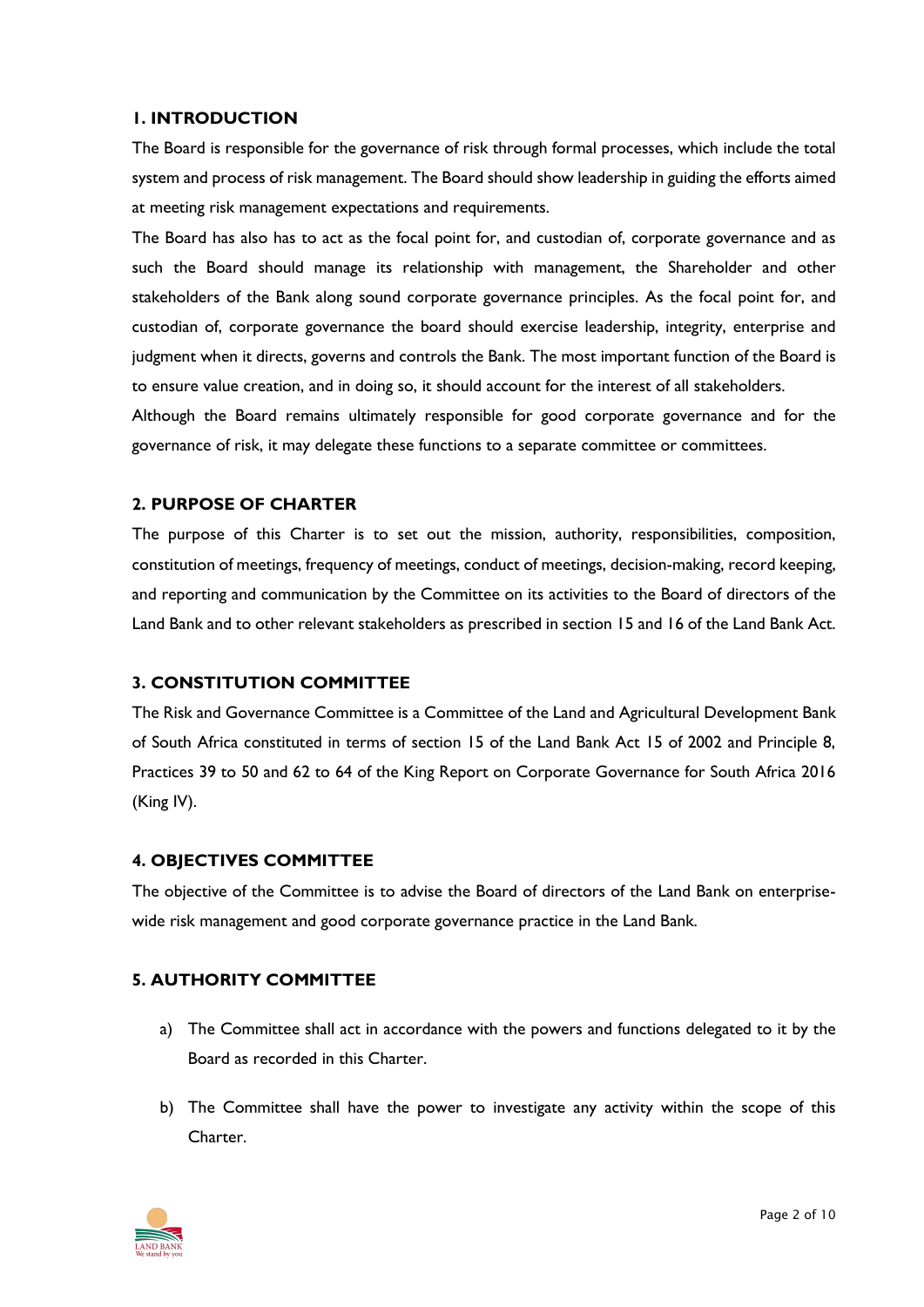- c) The Committee may, in the fulfilment of its duties, call upon other directors, officers of the Land Bank, or assurance providers to provide it with information, subject to a Board approved process.
- d) The Committee shall have reasonable access to necessary records, facilities, employees and any other resources necessary to discharge its duties and responsibilities, subject to following a Board approved process.
- a) e. The Committee may form, and delegate authority to, sub-committees, one or more designated members of the Committee and/or to one or more members of the executive in relation to an activity within its ambit in terms of this Charter
- b) f. The Committee shall have the right to obtain independent outside professional advice to assist with the execution of its duties, at the expense of the Land Bank, subject to a Board approved process being followed.

# **6. COMPOSITION OF THE COMMITTEE**

# **6.1 Membership**

- a. The Committee consists of at least 3 (three) non- executive directors appointed by the Board.
- b. The members of the Committee must collectively have sufficient qualifications, knowledge and experience to fulfil their duties.
- c. At least one member of the Committee should be a risk management expert with experience in identifying, assessing and managing risk exposures in a financial institution.

# **6.2 Chairperson**

The Chairperson of the Committee is appointed by the Board. The Chairperson of the Board in not eligible for appointment as Chairperson of the Committee. If the nominated Chairperson of the Committee is absent from a meeting, the members in attendance must elect one of the members present to act as Chairperson.

## **6.3 Invitees**

The Committee may from time to time invite, permanently or otherwise, such persons as it considers may add value to the business of the Committee and the Land Bank.

## **6.4 Tenure**

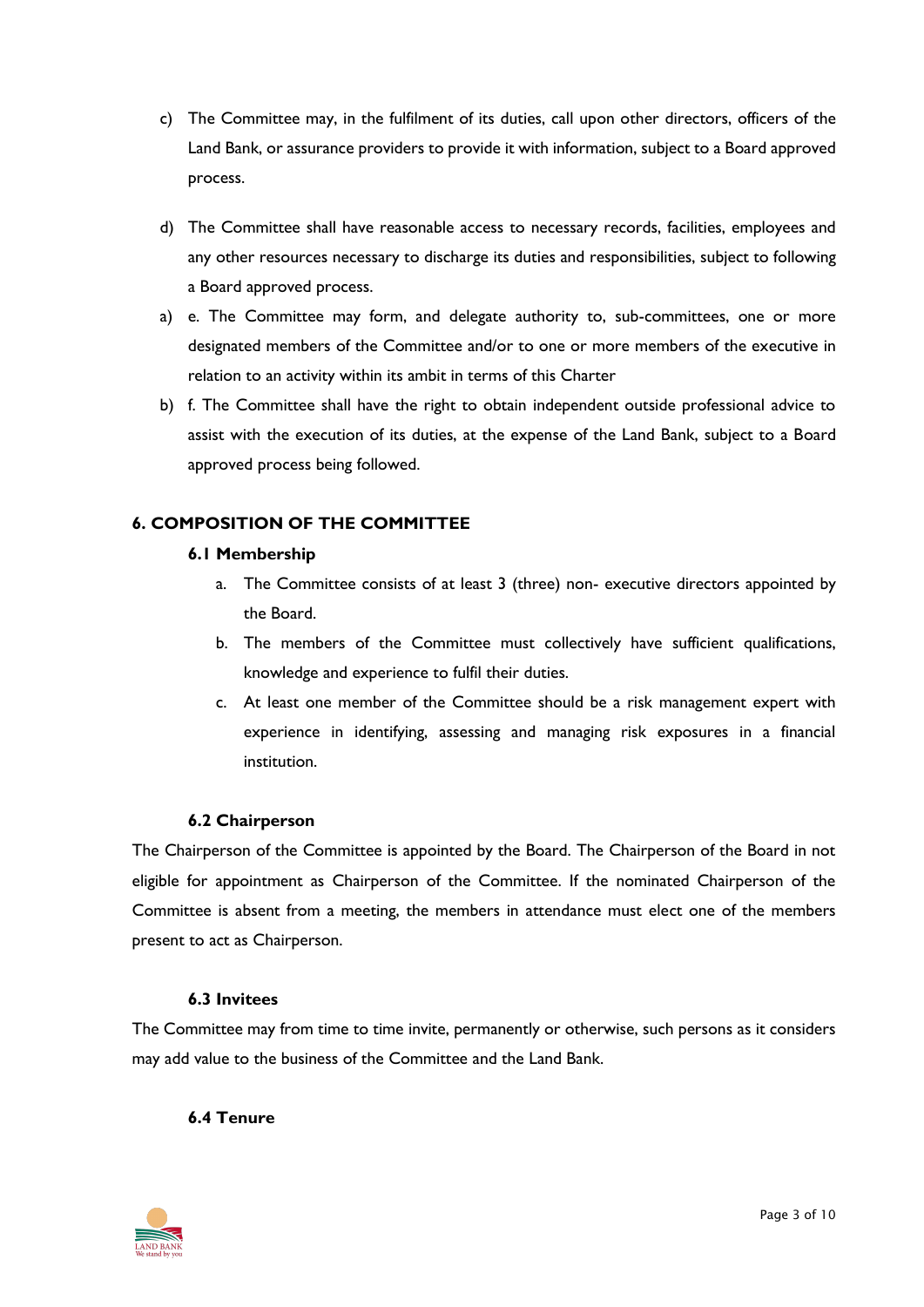Committee members are appointed for a period of 3 (three) years and are eligible for reappointment. The term of office of each member shall be in line with that member's tenure of office as a Board member. If the Minister extends the term beyond the three years then members can be re-appointed.

## **7. ACCOUNTABILITY OF COMMITTEE**

The Committee is accountable to the Board.

## **8. ROLES AND RESPONSIBILITIES OF COMMITTEE**

## **8.1 Risk**

#### **8.1.1 Enterprise Responsibilities**

The Committee must:

- a. Help to set the tone and develop a culture of the enterprise vis-à-vis risk, promote open discussion regarding risk, integrate risk management into the organisation's goals and compensation structure, and create a corporate culture such that people at all levels manage risks rather than reflexively avoid or heedlessly take them on.
- b. Coordinate the development, implementation and annual review of the Risk Management Policy of the Land Bank, which should promote value creation ; be an integral part of organizational processes; be part of decision making process; explicitly address uncertainty and assumptions; be a systematic and structured process; be based on the best available information; be tailorable; take human factors into account; be transparent and inclusive; e dynamic, iterative and responsive to change; be capable of continual improvement and enhancement; and be continually or periodically Re-assessed.

The Policy must set the tone for risk management in the Bank and indicate how risk management will support the Bank's strategy.

The Policy should include:

- i. The Bank's risk approach and philosophy;
- ii. The Bank's definitions of risk and risk management;
- iii. The risk management objectives of the Bank; and
- iv. The various responsibilities and ownership for risk management within the Land Bank.
- c. Provide input to management regarding the enterprise's risk appetite and tolerance and, ultimately, approve risk appetite and the statement of risk appetite and tolerance messaged throughout the Bank and by line of business.

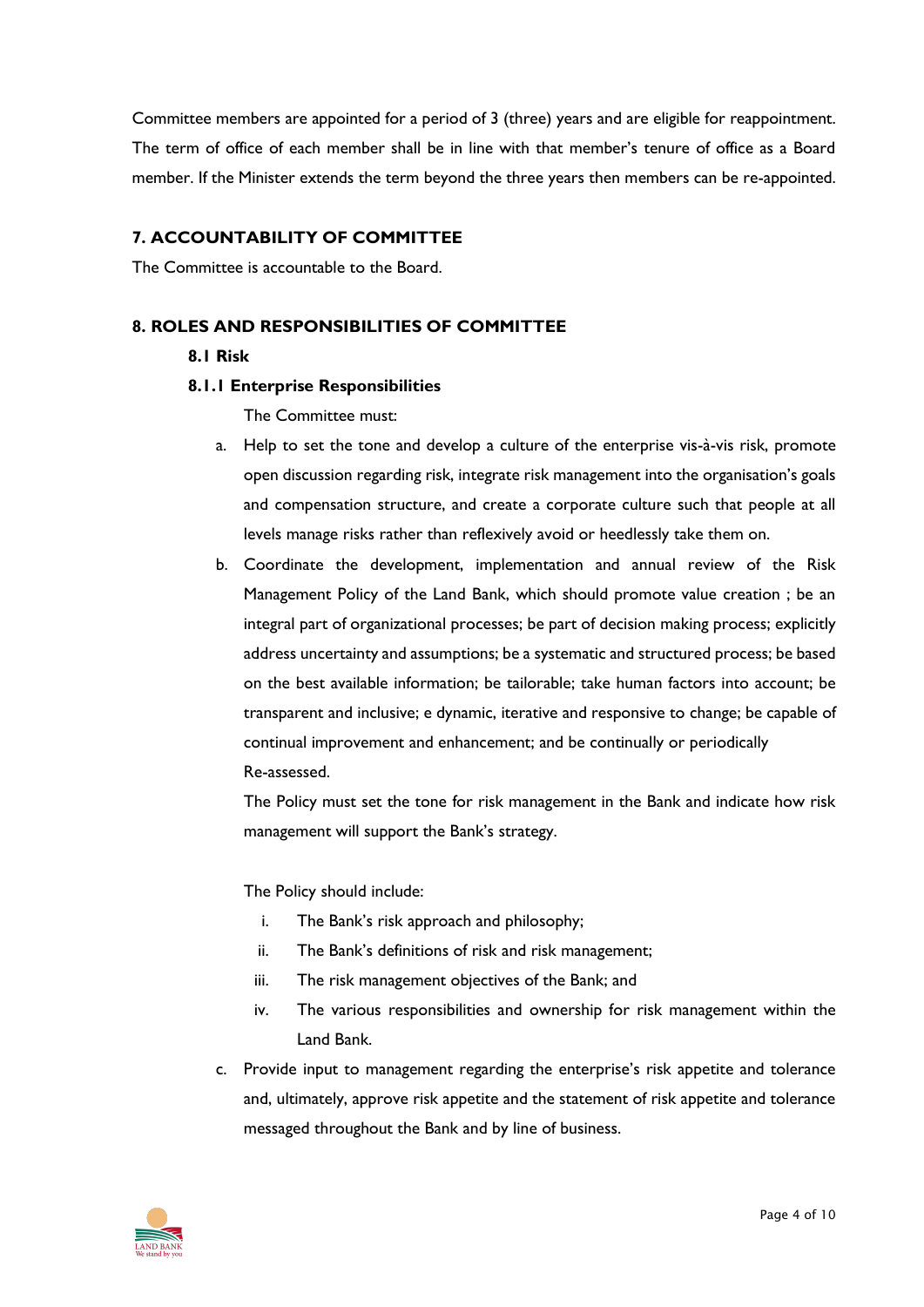- d. Monitor the organisation's risk profile, which is the Land Bank's on-going and potential exposure to risks of various types.
- e. Approve the Risk Management Policy and Plan, which should consider the maturity of the risk management of the Land Bank and be tailored to the specific circumstances of the Land Bank.

The risk management plan should include:

- i. The Land Bank's risk management structure;
- ii. The risk management framework i.e. the approach followed such as COSO, ISO, IRMSA ERM Codes of Practice;
- iii. The standards and methodology adopted, i.e. measureable milestones such as tolerances, intervals, frequencies and frequency rates;
- iv. Risk management guidelines;
- v. Reference to integration through training and awareness programmes, and
- vi. Details of the assurance and review of the risk management process
- f. Review and approve the risk management infrastructure and the critical risk management policies adopted by the Land Bank
- g. Discuss with the Chief Executive Officer (CEO) and management the Land Bank's major risk exposures and review the steps management has taken to monitor and control such exposures, including the Bank's risk assessment and risk management policies.
- h. Continually, as well as at specific intervals, monitor risks and risk management capabilities within the Bank, including communication about escalating risk and crisis preparedness and recovery plans.
- i. Monitor all enterprise risks while recognising the responsibilities delegated to other committees by the Board and understanding that these other committees may focus on specific risk monitoring through their respective activities.
- j. Review and assess the effectiveness of the Land Bank's enterprise-wide risk assessment processes and recommend improvements, where appropriate.
- k. Continually obtain reasonable assurance from management that all known and emerging risks have been identified and mitigated or managed.
- l. Periodically review and evaluate Land Bank policies and practices with respect to risk assessment and risk management, and annually present to the Board a report summarising the Committee's review of the Bank's methods for identifying, managing, and reporting risks and risk management deficiencies.
- m. Review and address, as appropriate, management's corrective actions for deficiencies.

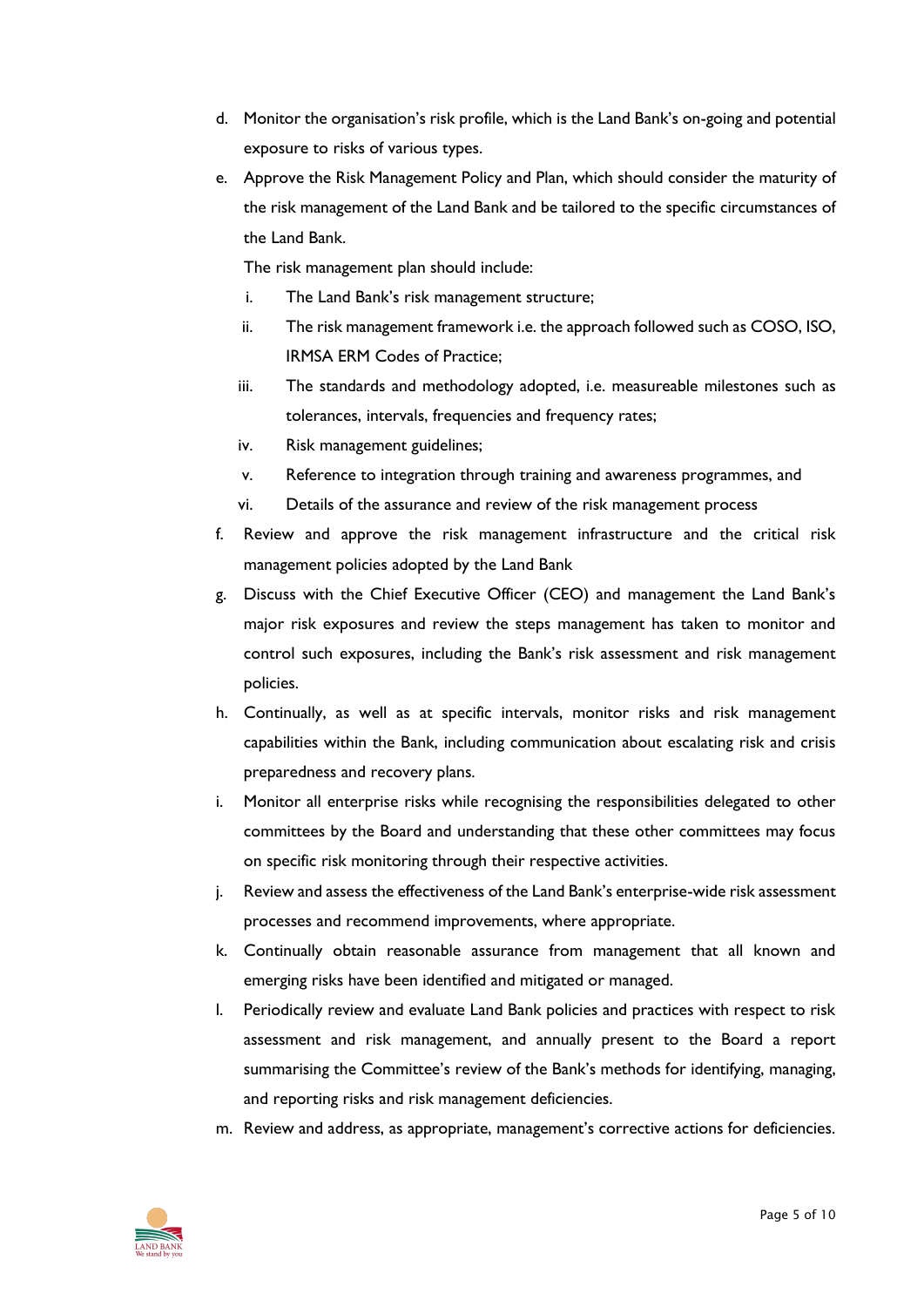- n. Communicate formally and informally with management and the risk management function regarding risk governance and oversight.
- o. Monitor governance rating agencies and their assessments of the Land Bank's risk policies, and make recommendations to the Board as considered appropriate.
- p. In consultation with the Audit and Finance Committee (AFC), understand how the Bank's Internal Audit Work plan is aligned with the risks that have been identified and with risk governance (and risk management) information needs.
- q. Review and confirm that all responsibilities outlined in the Charter have been carried out.

#### **8.1.2 Reporting**

- a) Understand and approve management's definition of the risk-related reports that the Committee could receive regarding the full range of risks the organisation faces, as well as their form and frequency.
- b) Respond to reports from management so that management understands the importance placed on such reports by the Committee and how the Committee views their content.
- c) Provide input to the Board and to the Audit and Finance Committee regarding risk disclosures in financial statements and other public statements regarding risk.
- d) Keep risk on the Agenda of the Board and Management.
- e) Coordinate (through meetings or overlap of membership), along with the Board, relations and communications with regard to risk among the various Board committees, particularly between the Committee and the AFC.
- f) Disclose in the Bank's Annual or Integrated Report how it has satisfied itself that risk assessments, responses and interventions are effective.

#### **8.2 Governance**

The Committee must:

8.2.1 Coordinate the development, implementation, monitoring, evaluation and annual review of the corporate governance instruments of the Land Bank and make such recommendations to the Board in respect of such instruments as it considers appropriate. The Committee must in particular:

- a. Oversee the development and annual review of a Corporate Governance Framework for the Board of Directors of the Land Bank.
- b. Provide guidance in the development, implementation, monitoring, evaluation and annual review of a Board Code of Ethics and Business Conduct.

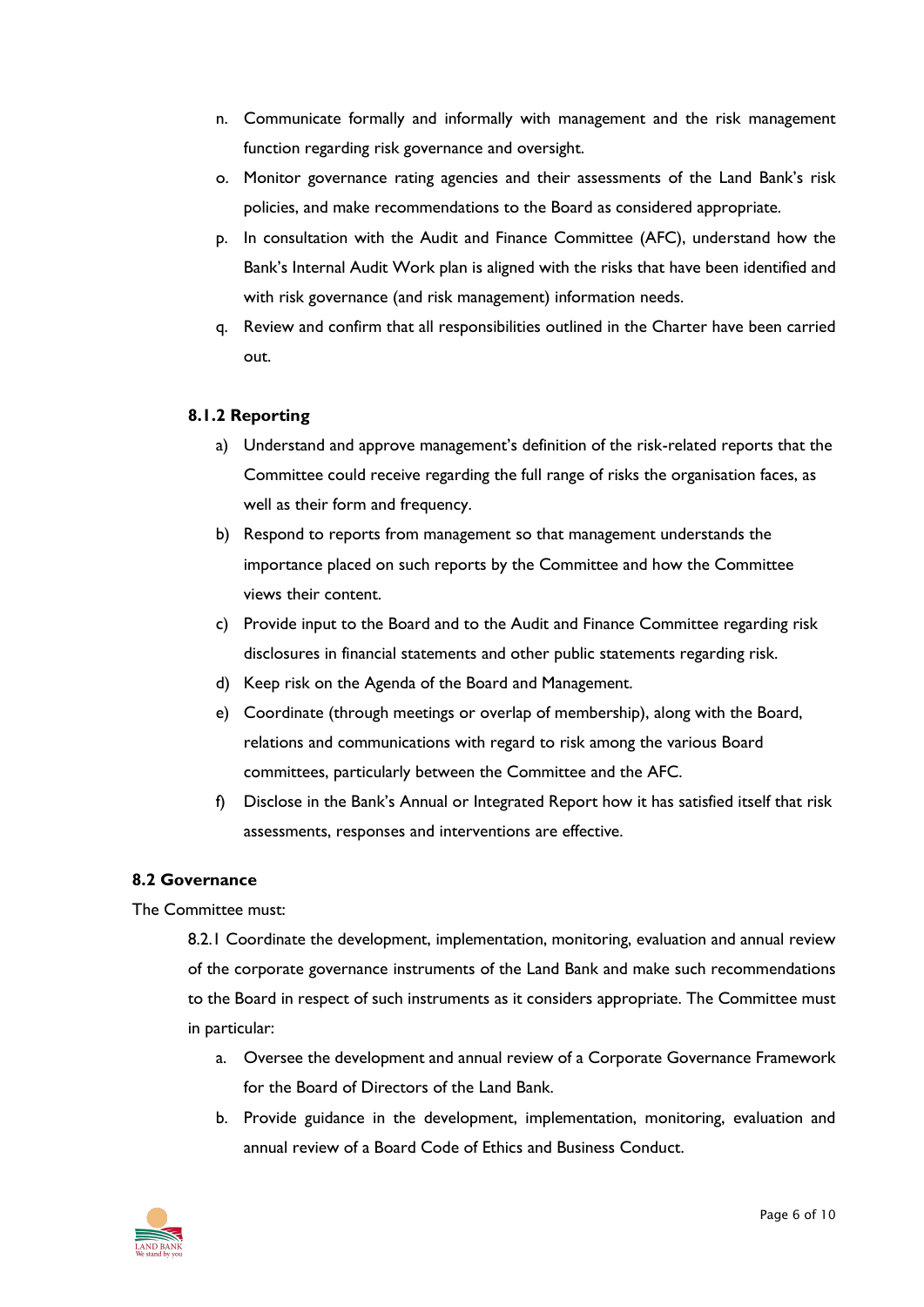- c. Provide guidance in the development, implementation, monitoring, evaluation and annual review of the governance policies and guidelines of the Board of Directors of the Land Bank.
- d. Provide guidance in the development, implementation, monitoring, evaluation and annual review of all Board and Board Committee Charters
- e. Oversee the development, implementation, monitoring, evaluation and annual review of the delegations of power by the Board to Board Committees, individual members of the Board, the Chief Executive Officer and any other.
- f. Provide guidance in the development, implementation, monitoring, evaluation and annual review of any secondary delegations of power by Board Committees, individual members of the Board, the Chief Executive Officer and any other.
- g. Oversee development, implementation, and monitoring, evaluation and annual review of all policies not delegated to the Management of the Bank, but developed and/or proposed by the Management of the Bank.
- h. Ensure that there are adequate systems and processes in place for compliance with and monitoring of the implementation of the governance instruments of the Land Bank.
- i. Consider for approval by the Board any waivers of the prescripts of governance instruments of the Bank.
- j. Ensure that any waiver of prescripts are promptly disclosed if required by applicable law or securities exchange rules and requirements.
- k. Annually review the Corporate Plan and Shareholder Compact of the Land Bank and make such recommendations to the Board as it may consider appropriate.
- l. Review all National Treasury prescribed reports (annual, quarterly and ad hoc) and make such recommendations to the Board as it may be consider appropriate.

8.2.2 Monitor, report on and make recommendations to the Board on all issues of compliance with legislation, regulation, codes of best practice, Board policy and Board directives.

8.2.3 Monitor developments in the area of Corporate Governance to ensure that the Land Bank maintains the highest standards of Corporate Governance

8.3 The Committee must perform such other acts as are directed by the Board or consistent with this Charter.

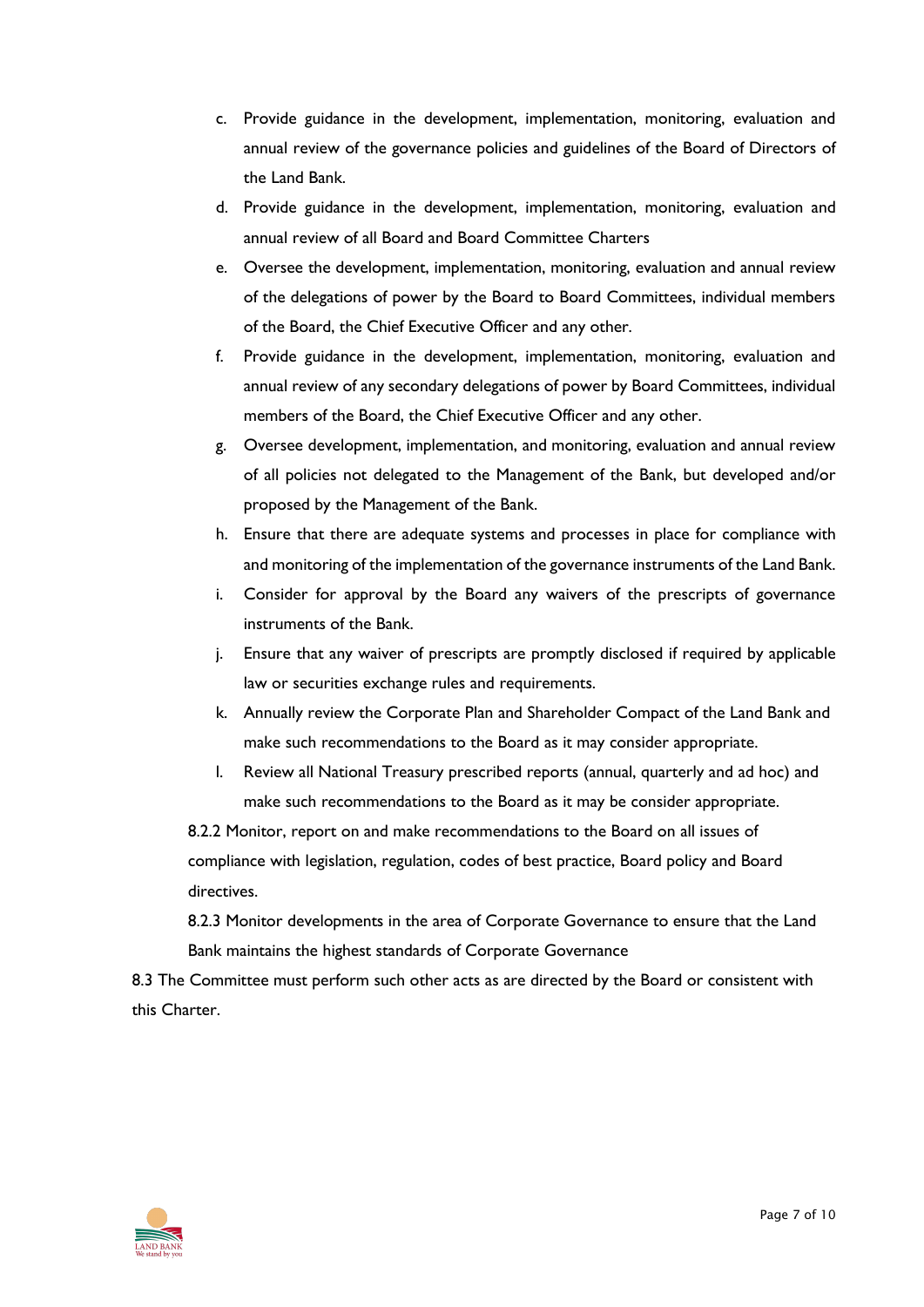## **9. MEETINGS OF THE COMMITTEE**

#### **a. Work Plan**

The Chairperson of the Committee in consultation with the Company Secretary and with inputs from the CEO and Executives shall formulate an annual Work Plan for the Committee against agreed objectives and goals.

#### **b. Convening Meetings**

Meetings of the Committee shall be convened by the Chairperson of the Committee through the Office of the Company Secretary.

#### **c. Frequency of Meetings**

The Committee will meet at least quarterly and at such other additional times as may, at the direction of the Chairperson of the Committee or upon request of a Committee member or management, be considered necessary. All requests for special or ad hoc Committee meetings shall be directed to the Chairperson of the Committee through the Offices of the Company Secretary.

#### **d. Agenda**

Each Committee meeting shall have a detailed Agenda based (in the case of scheduled meetings) on the Committee Work Plan, and in the case of special or ad hoc Committee meetings, on the specific matter for which the special or ad hoc Committee meeting was requested and approved.

A detailed Agenda, together with supporting documents (if necessary) must be circulated to Committee members at least 5 days prior to each Committee meeting.

#### **e. Attendance**

One or more members of the Committee may participate in a meeting by electronic communication, so long as the electronic communication facility employed ordinarily enables all persons participating in that meeting to communicate concurrently with each other without an intermediary and to participate effectively in the meeting.

#### **f. Quorum**

The quorum for any Committee meeting shall be a majority of the members of the Committee from time to time. No business of the Committee will be transacted at a meeting of the Committee unless the requisite quorum is present. Invitees do not form part of the quorum of a Committee meeting and are not entitled to vote at Committee meetings.

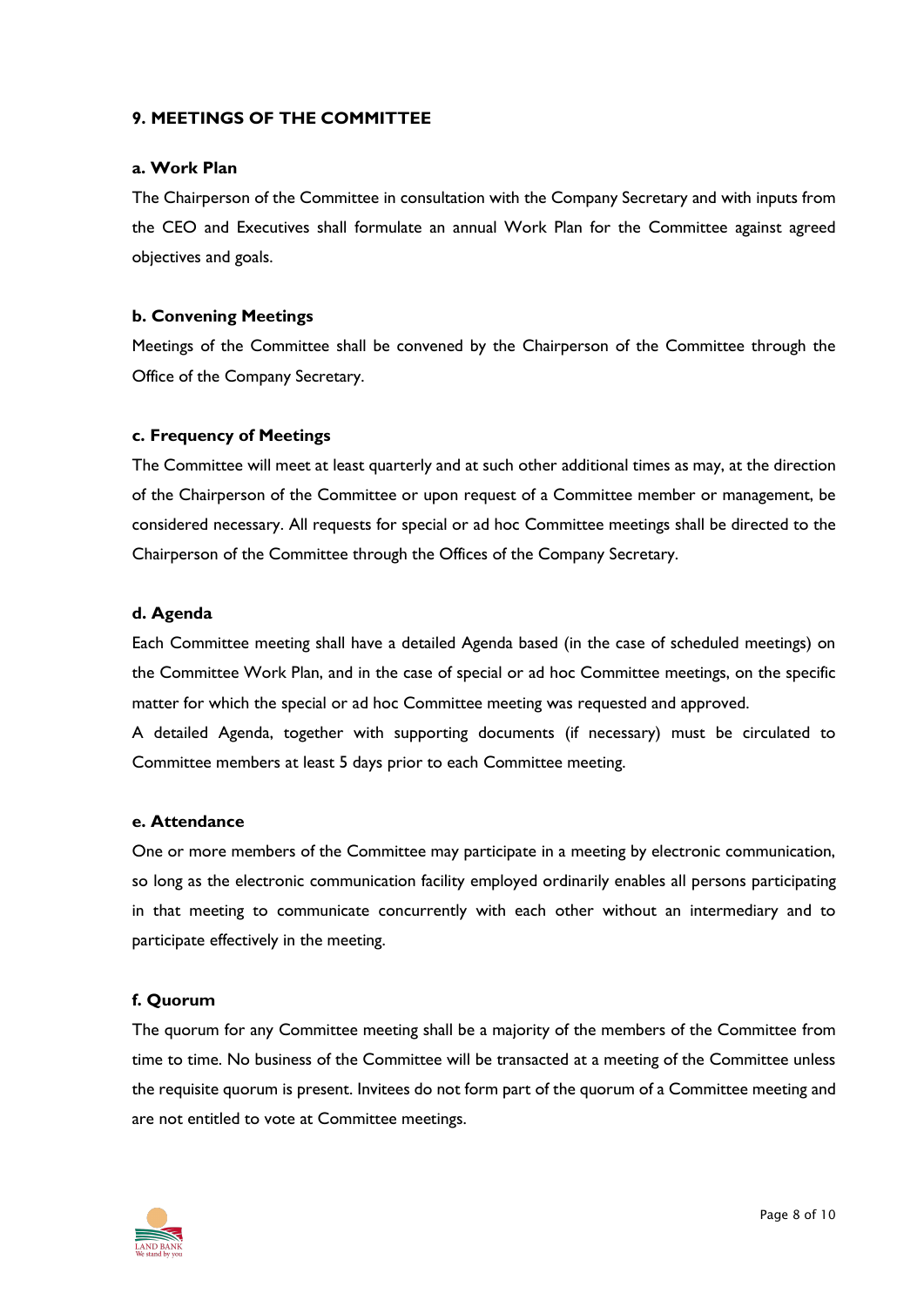#### **10. Secretary**

The Company Secretary or his or her delegate is Secretary of the Committee.

#### **11. Voting**

Each member of the Committee has one vote on matters before the Committee and all decisions of the Committee must be taken by resolution of a two thirds majority of the members present at any meeting in person and by electronic means.

A decision that could be voted on at a meeting of the Committee, may instead be adopted by written consent of a majority of the Committee members. A decision made by the Committee in this manner will be of the same effect as if the decision had been approved by voting at a meeting of the Committee. Such fact must be recorded in the minute book of the proceedings of the Committee.

#### **12. Reporting**

The Committee Chairperson is encouraged to provide a written summary of the Committee's deliberations at the Board meeting following the committee meeting.

#### **13. Minutes**

- a) Within ten (10) days of a Committee meeting, the Company Secretary shall prepare draft minutes, with resolutions and matters arising, of each Committee meeting and submit them for review to the Chairperson of the Committee.
- b) The Chairperson of the Committee shall within 2 days of receipt of the draft minutes review same and approve them for circulation to all members of the Committee.
- c) Members of the Committee have 2 days to review the draft minutes as reviewed by the Chairperson of the Committee. Committee members will thereafter advise the Chairperson of the Committee through the offices of the Company Secretary of their position with regard to the adoption of the minutes.
- d) The Chairperson of the Committee or the Chairperson of a meeting shall sign the minutes once adopted by Committee members and once agreed amendments and/or corrections, if any, have been effected to the minutes by the Company Secretary.

## **14. CONFIDENTIALITY AND CONFLICT OF INTEREST**

The Committee and its invitees are bound by Land Bank Policy on Confidentiality and Conflict of Interest.

# **15. SELF-ASSESSMENT AND EVALUATION OF THE COMMITTEE**

The Committee shall evaluate its performance annually.